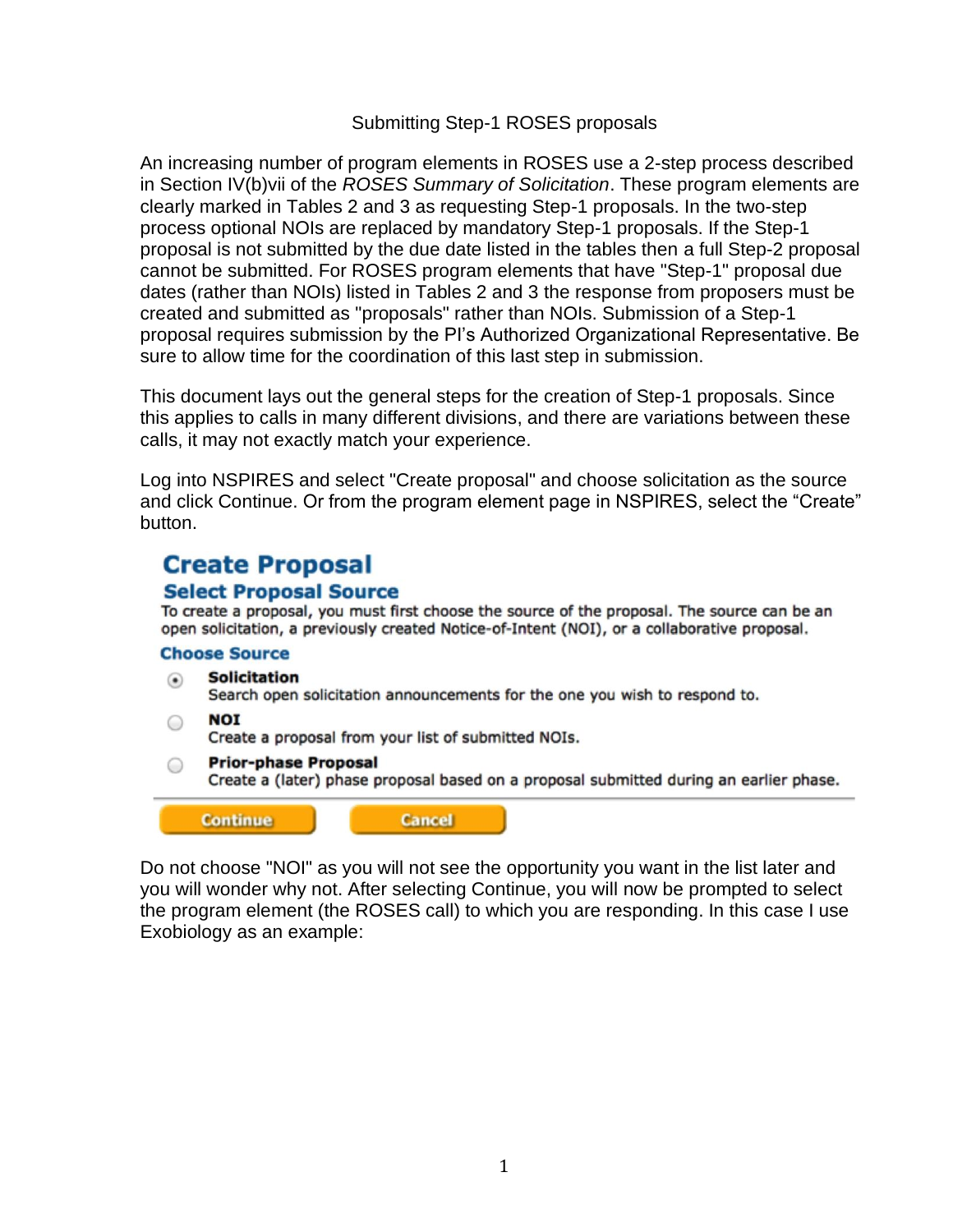|             | <b>Emerging Worlds</b>                                              | NNH14ZDA001N-EW  | $2014 - 02 - 18$ | (See Announcement) | $2014 - 03 - 31$ |
|-------------|---------------------------------------------------------------------|------------------|------------------|--------------------|------------------|
| $(\bullet)$ | Exobiology                                                          | NNH14ZDA001N-EXO | $2014 - 02 - 18$ | (See Announcement) | $2014 - 04 - 14$ |
| $\bigcirc$  | <b>Exoplanet</b><br>Research<br>Program                             | NNH14ZDA001N-XRP | $2014 - 02 - 18$ | (See Announcement) | $2014 - 03 - 31$ |
| O           | <b>Fellowships for</b><br><b>Early Career</b><br><b>Researchers</b> | NNH14ZDA001N-ECF | $2014 - 02 - 18$ | (See Announcement) | $2015 - 03 - 31$ |

The next couple steps will look familiar if you have ever submitted a proposal via NSPIRES…

Enter a title:

| <b>Create Proposal</b><br><b>Solicitation Announcement:</b><br><b>Exobiology</b><br>Enter a title for your proposal below.   |  |
|------------------------------------------------------------------------------------------------------------------------------|--|
| <b>Proposal Title</b><br>Testing the Sagan's Theory of "floaters" and<br>"Sinkers" on Jupiter and other gas giant<br>planets |  |
| <b>Continue</b><br><b>Cancel</b>                                                                                             |  |

Link to your organization and click Continue…

#### **Link to Submitting Organization**

All proposals must be linked to a submitting organization in order to be submitted to NASA. Once the proposal is released, the organization will submit the proposal to NASA as appropriate. While this is a required step in the proposal process, you do not have to specify an organization at this time.

To link to an organization, select one from your confirmed affiliations list below. And click continue button. If<br>you do not wish to link at this time, select "Do Not Link At This Time".

| <b>Submitting Organization</b>                                                                                                                                                                                                                                                             |                                                                           |               |                                                  |                    |                                  |  |
|--------------------------------------------------------------------------------------------------------------------------------------------------------------------------------------------------------------------------------------------------------------------------------------------|---------------------------------------------------------------------------|---------------|--------------------------------------------------|--------------------|----------------------------------|--|
| <b>Select</b><br>$\left( \bullet \right)$                                                                                                                                                                                                                                                  | <b>Organization Name</b><br>University of Massachusetts,<br>Essex County. |               | Doing Business As (DBA)<br>Miskatonic University | <b>DUNS</b><br>666 | <b>Cage Code</b><br>$C$ thu 1920 |  |
| <b>Notes:</b><br>• The submitting organization will have the ability to view and edit the proposal.<br>• Linking an organization to a proposal is permanent. Once the link is established, it cannot be removed.<br>If you are not sure about linking to an organization, do not continue. |                                                                           |               |                                                  |                    |                                  |  |
|                                                                                                                                                                                                                                                                                            | <b>Continue</b>                                                           | <b>Cancel</b> | Do Not Link At This Time                         |                    |                                  |  |

Confirm the Link to Submitting Organization by clicking continue. Note that once linked, you cannot change the organization to which the draft proposal is linked. If there is any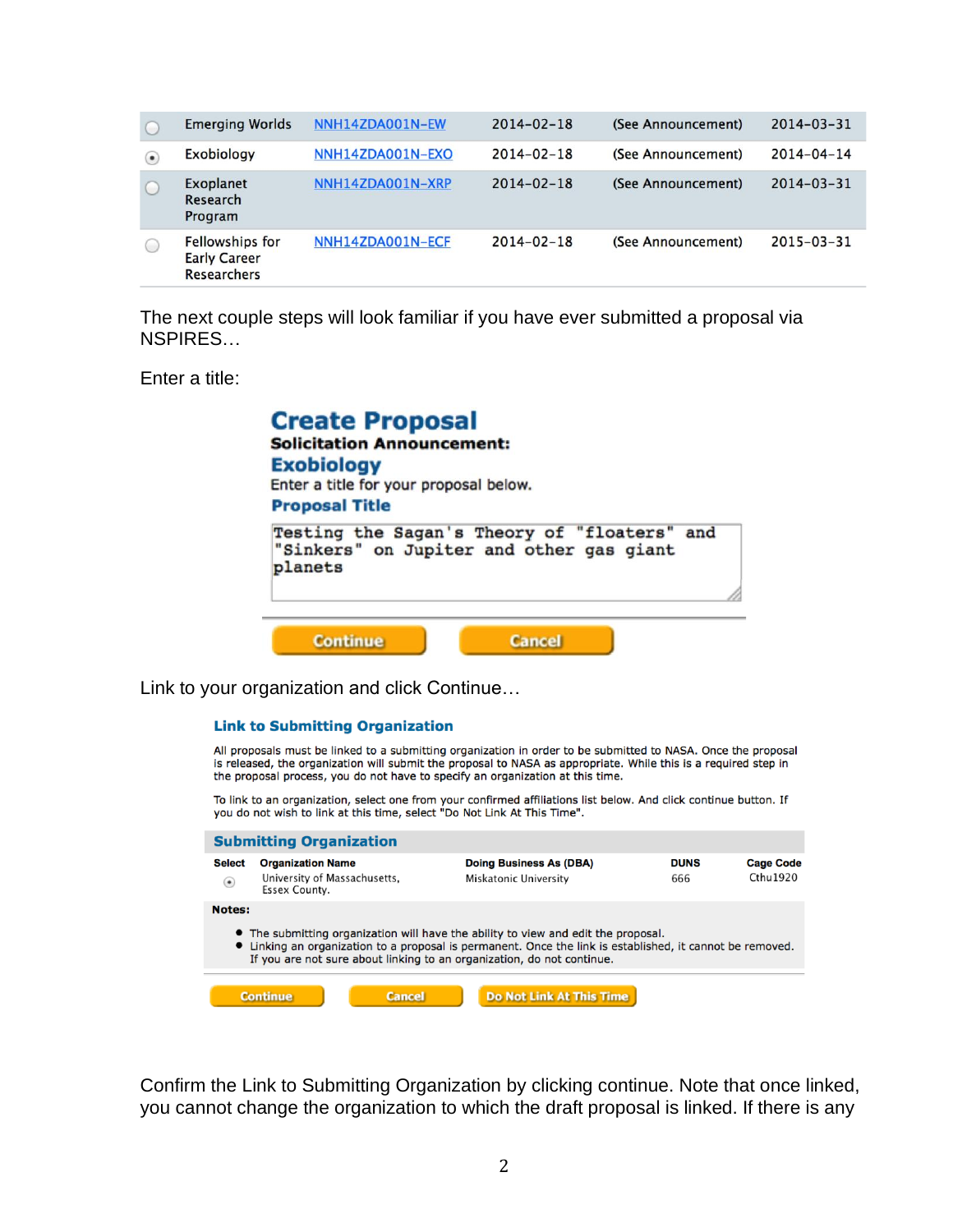doubt at this stage about which organization will submit the proposal for you, do not link at this time. The step can be done later, prior to "Release to Org".

#### **Link to Submitting Organization**

Please confirm that the organization displayed below is the organization you wish to link this proposal to. Once a link is made, it cannot be changed.

Select "Continue" to confirm this organization. Select "Back" to change your choice.

| <b>Submitting Organization Information</b>                                              |                                                                                    |               |  |  |
|-----------------------------------------------------------------------------------------|------------------------------------------------------------------------------------|---------------|--|--|
| <b>NSPIRES Proposal Submission Office</b>                                               |                                                                                    |               |  |  |
| Doing Business As (DBA):<br><b>DUNS:</b><br><b>CAGE/NCAGE Code:</b><br><b>Web Site:</b> | Miskatonic University<br>666<br>Cthu 1920<br>http://www.miskatonic-university.org/ |               |  |  |
| <b>Back</b>                                                                             | <b>Continue</b>                                                                    | <b>Cancel</b> |  |  |

and then confirm proposal creation by choosing save...

# **Create Proposal**

### **Confirm Proposal Creation**

Based on the information you have submitted, you are about to create the following proposal: **Proposal Title:** 

Step1/Step 2 test by NRESS - please AOR approve this.

#### **For Solicitation Announcement:**

NNH12ZDA001N-SHP: Heliophysics Research: Solar and Heliospheric Science

### **Prior Phase Proposal Import Options**

#### **Type**

**File Name** 

If this is correct, select "Save" to create the proposal and continue on to the edit proposal screens.

**Save** 

**Cancel** 

You do NOT typically need a budget for a Step-1 proposal. However, if you enter civil servant team members it will ask you for a \$ amount associated with those civil servant team members. If you don't respond it will give you this error (see next page):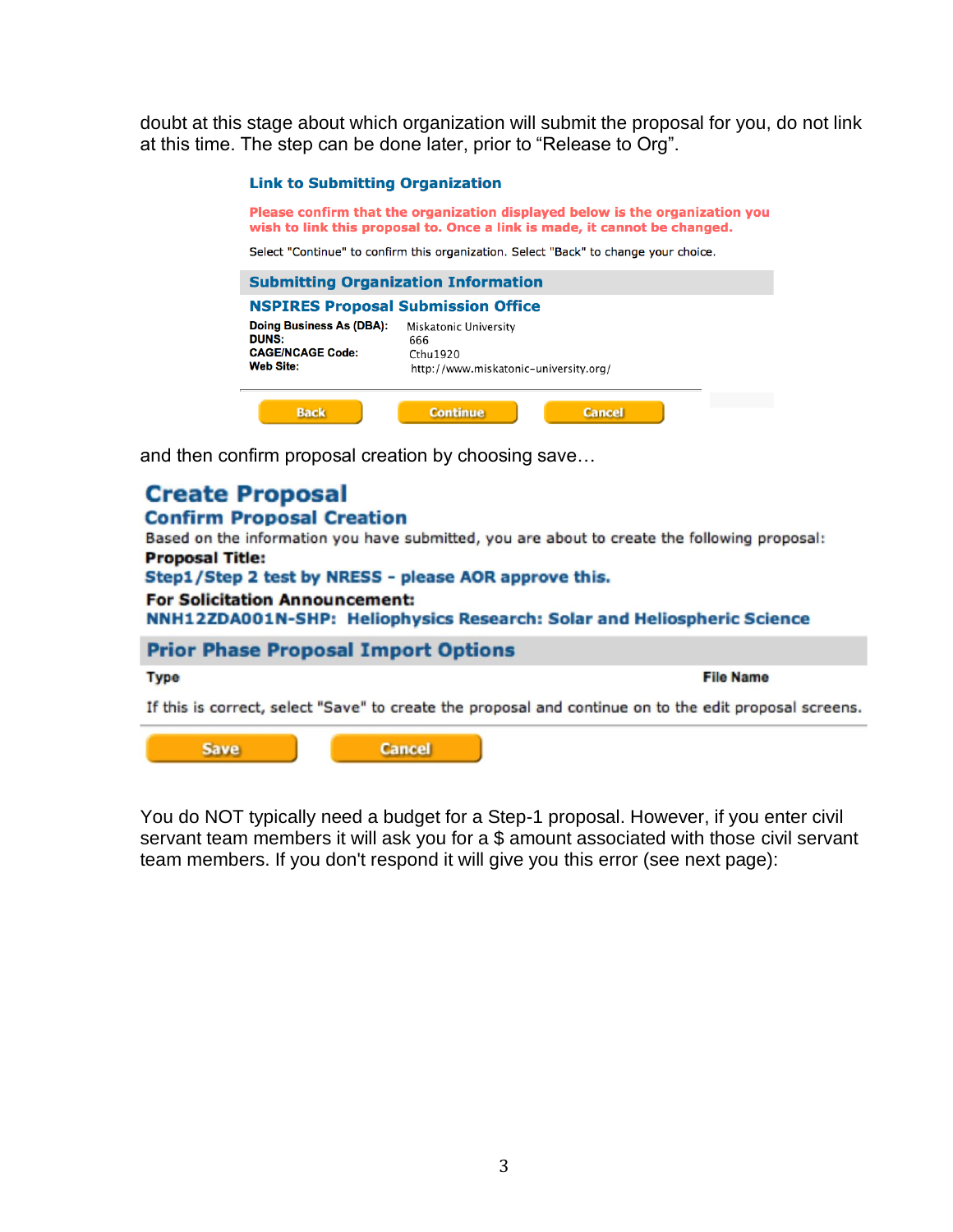Validation Error. You must correct the following error(s) before proceeding: • If government agency participation is chosen, dollar amount should be specified.



#### \* Fields marked with an asterisk are mandatory

Unless told otherwise for Step-1 proposals just put in zero and move on.

Note that team members added to a Step-1 proposal must confirm their participation prior to proposal submission. Be sure to allow time for this coordination and be sure to read the solicitation carefully to understand any restrictions that there might be on changing team membership between Step-1 and Step-2.

## ATTACHMENTS:

Most Step-1 proposals don't require (or permit) attachment of a PDF file. If no PDF upload is required, you should merely fill in the 4000-character Proposal Summary text box on the NSPIRES cover pages.

However, for some programs where the Step-1 is a few pages long and evaluated, an attached PDF will be required. Please read the program element carefully. You will know whether or not an attached PDF file is required because it will state that clearly in the text of the program element (and provide a page limit) and also because, when "Check Elements", you get will an error for Attachments like: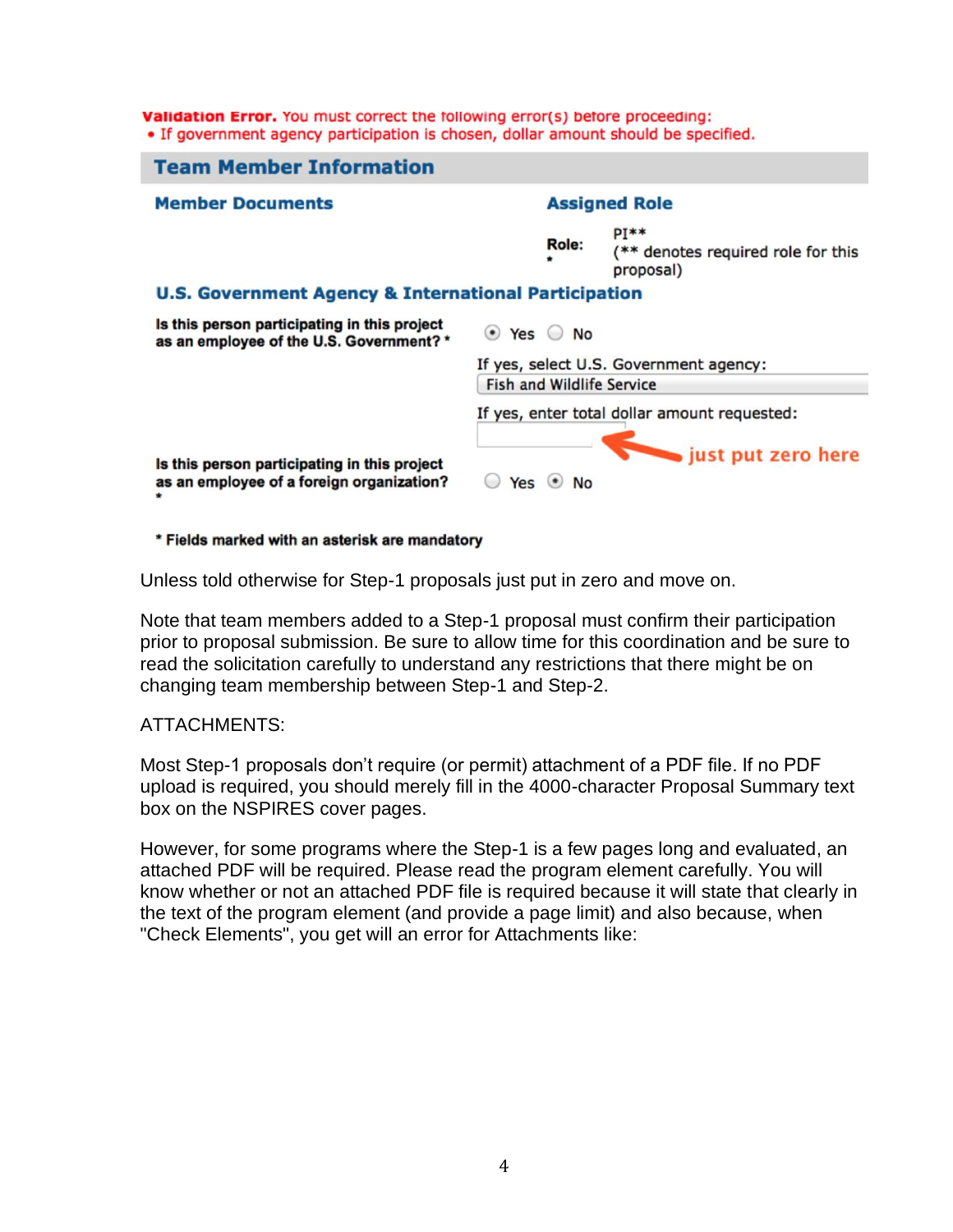|                                                                  | <b>Proposal Element Check Results</b> |                     |                    |  |
|------------------------------------------------------------------|---------------------------------------|---------------------|--------------------|--|
| Some Proposal elements are incomplete. Click on 'View<br>Status: |                                       |                     |                    |  |
| Element                                                          |                                       | Status <sup>*</sup> | <b>Report</b>      |  |
| <b>Attachments</b>                                               |                                       | x                   | <b>View Report</b> |  |
|                                                                  | <b>Proposal Attachments (1 file)</b>  |                     |                    |  |
| <b>Order</b><br><b>File</b>                                      |                                       |                     | <b>Type</b>        |  |
|                                                                  | (missing)                             |                     | Proposal Document  |  |

and when you click on "View Report" it says something like:

# **Errors:** x The Proposal Document must be uploaded.

If an attachment is required, you will still also need to put something into the Proposal Summary text box on the NSPIRES cover pages AND upload a PDF proposal attachment as well.

Be sure to complete the Program Specific Data section of the cover page; for many solicitations there are very important questions asked here that will help NASA in planning for the review of your Step-2 proposal.

As this is a proposal, not an NOI, you cannot submit this at the last moment. You must release it to your organization and it must be submitted by your authorized organizational representative (AOR*)*, so please leave enough time for that.

For those who are new to proposal submission, release of the proposal to org by the PI vs. submission by the AOR are covered [here.](https://science.nasa.gov/researchers/sara/how-to-guide/maxs-nspires-helpful-hints)

Your AOR cannot submit the proposal if there is an error (a red X) but they can if there is merely a warning (the yellow diamond). For those who are new to proposal submission errors vs. warnings are covered [here.](https://science.nasa.gov/researchers/sara/how-to-guide/maxs-nspires-helpful-hints)

As this is a proposal, not an NOI, you have to put in the business data, sorry. This means that in the Business Data Section, you will need to answer the questions under "Other Project Information" including FTEs of civil servants, or you will receive an error message. Don't worry, these answers can be changed in your Step-2 proposal.

As this is a proposal, not an NOI, get confirmation by team members. For those who are new to proposal submission, adding team members is covered [here.](https://science.nasa.gov/researchers/sara/how-to-guide/maxs-nspires-helpful-hints)

Unconfirmed team members will give you an error (a red X) and prevent submission. If you find yourself in this unfortunate situation please contact your program scientist immediately and CC [SARA@nasa.gov.](mailto:SARA@nasa.gov)